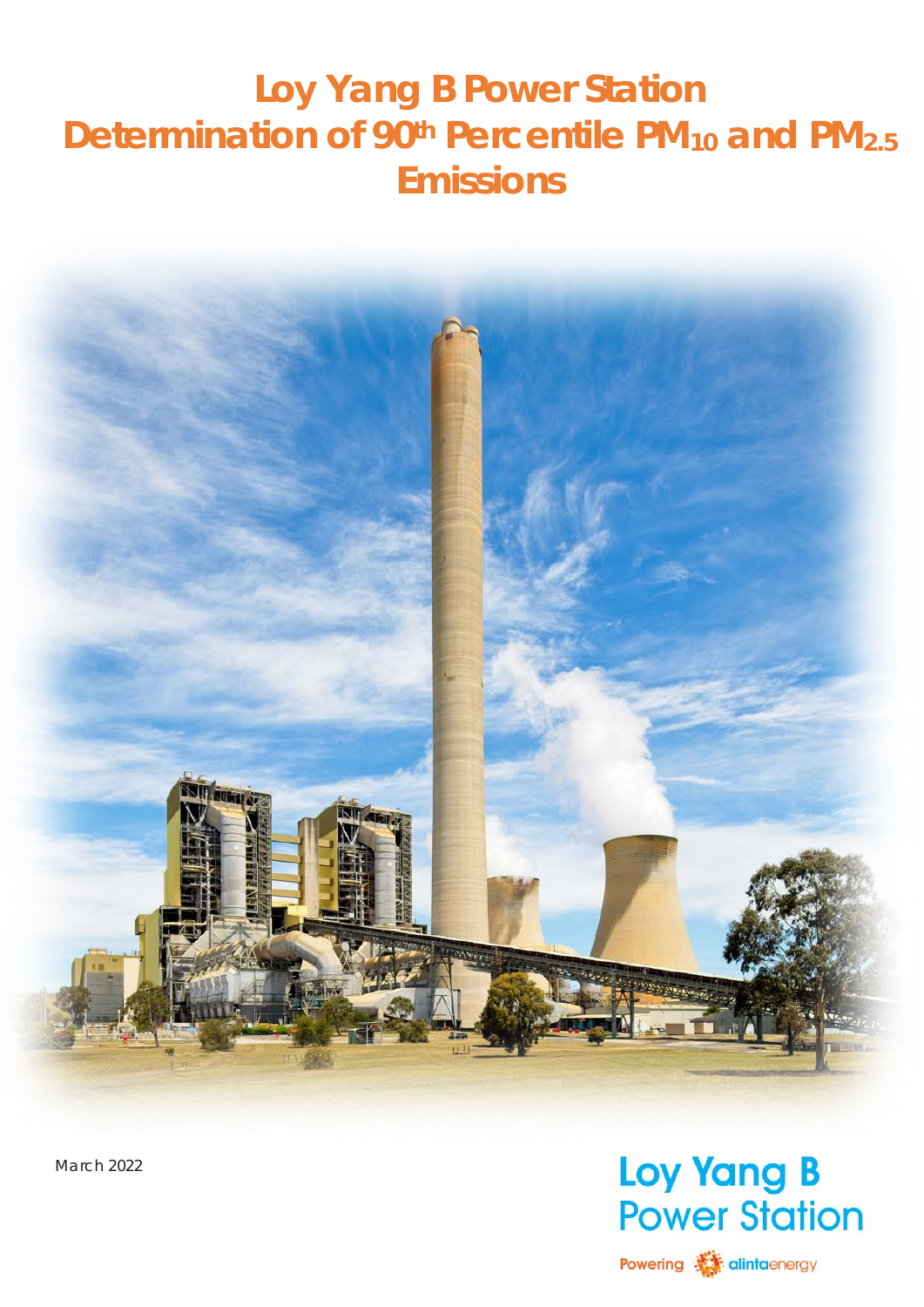# **Content[s](#page-0-0)**

| $\mathbf{1}$ . | <b>INTRODUCTION</b>                                    | $\overline{2}$ |
|----------------|--------------------------------------------------------|----------------|
| 1.1            | <b>SCOPE OF WORK</b>                                   | $\overline{2}$ |
| 2.             | <b>BACKGROUND</b>                                      | 2              |
| 2.1            | <b>PARTICLE PRODUCTION</b>                             | $\overline{2}$ |
| 2.2            | <b>PARTICLE EMISSIONS</b>                              | $\overline{2}$ |
| 2.3            | <b>PARTICLE SIZE</b>                                   | $\overline{3}$ |
| 2.4            | <b>MONITORING PARTICLE EMISSIONS</b>                   | $\overline{3}$ |
| 2.5            | <b>HISTORICAL TESTING</b>                              | $\overline{3}$ |
| 3.             | <b>CONDITION LI_DA4.3 EMISSIONS MONITORING PROGRAM</b> | $\overline{4}$ |
| 4.             | <b>MONITORING PROGRAM RESULTS</b>                      | 5              |
| 5.             | <b>ANALYSIS OF RESULTS</b>                             | 5              |
| 5.1            | RELATIONSHIP BETWEEN PM10 AND TPM                      | 5              |
| 5.2            | RELATIONSHIP BETWEEN PM2.5 AND TPM                     | 6              |
| 6 <sub>1</sub> | <b>CONCLUSIONS</b>                                     | 6              |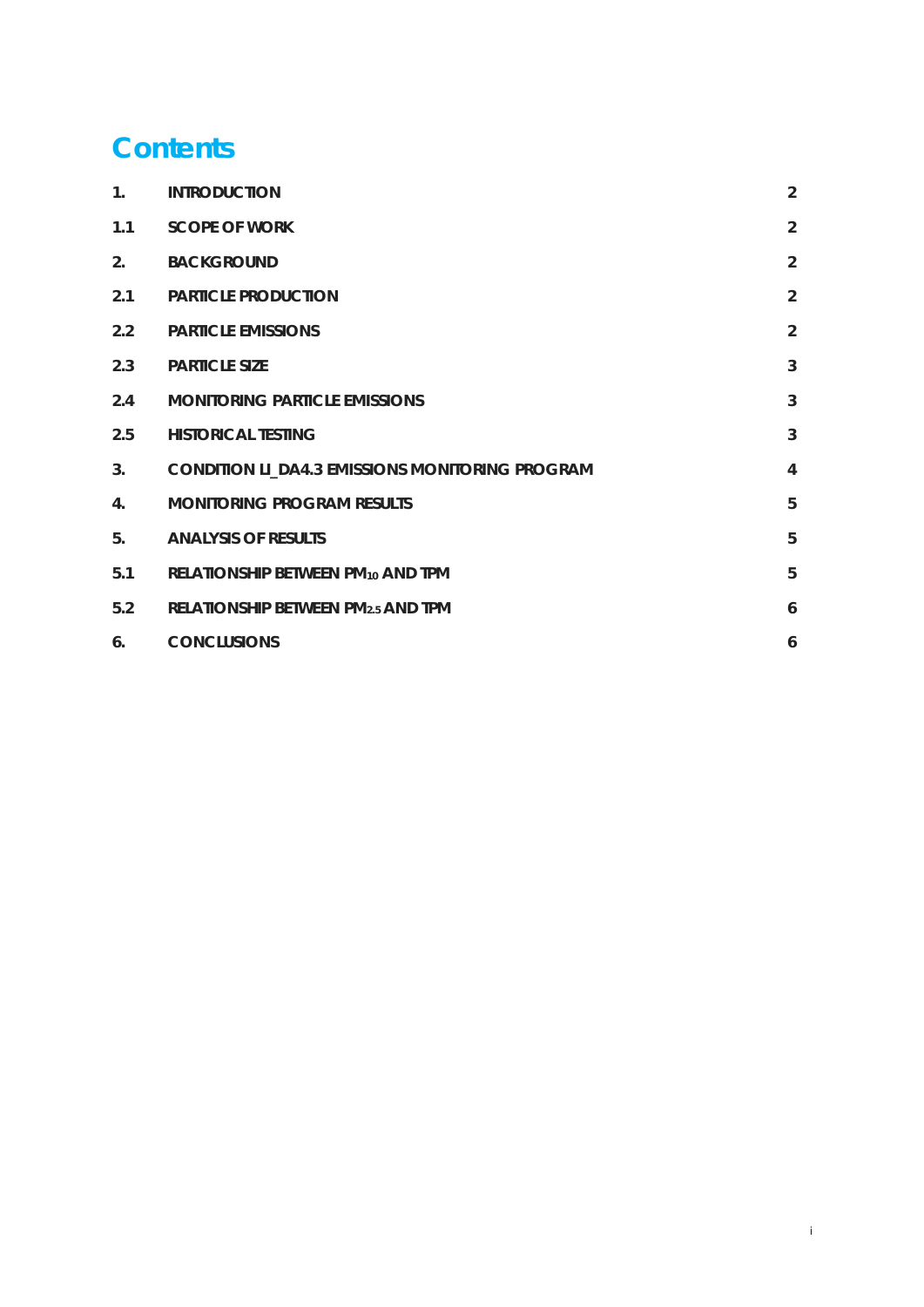### <span id="page-2-0"></span>**1. INTRODUCTION**

#### <span id="page-2-1"></span>**1.1 Scope of work**

Loy Yang B Power Station (LYB) operates under licence 3987 issued by the Victorian Environment Protection Authority (EPA). The most recent amendment of this licence was issued on 5 May 2021 and included a new condition, LI\_DA4.3, which states that LYB:

… *must establish and implement a program for a 12-month period to monitor the discharge to air, at discharge point(s) 1 to 4, of fine particles PM2.5 and coarse particles PM10 to establish the 90th percentile annual frequency distribution. The results of this program must be made available to EPA on request and must be published to the publicly accessible website required by condition LI\_DA4.3 by 31 March 2022.*

Further to this, EPA issued supporting information at the time which stated in relation to this condition:

*EPA expects licence holder to engage with EPA when establishing program. EPA acknowledges technological changes for direct monitoring PM10 and PM2.5 in real time. As such, EPA supports use of surrogate methods together with an appropriate number of stack tests. You are encouraged to engage with EPA when establishing the program.*

*(Refer to EPA publications 440 & 1322.9).*

Following discussions with EPA, a proposed emissions monitoring program to facilitate compliance with this condition was submitted to EPA on 12 May 2021. On 31 May 2021, LYB was advised by EPA that the scope of the proposed program was appropriate.

# <span id="page-2-2"></span>**2. BACKGROUND**

### <span id="page-2-3"></span>**2.1 Particle production**

The combustion of lignite (brown coal) in a power station boiler, results in the production of a range of combustion by-products including gasses and solids. The solid material produced is referred to as ash and contains non-combustible materials such as mineral particles and refractory compounds along with some incompletely combusted organic matter referred to as char. Long-term lignite produced from the Loy Yang mine typically contains around 2.5% ash (dry basis), but this figure can vary significantly over shorter timeframes, depending on coal composition. The particle size distribution of the ash produced by the power station is also dependent on coal composition along with operation of plant systems.

#### <span id="page-2-4"></span>**2.2 Particle emissions**

Ash particles produced from burning coal within the boiler are removed from the combustion gases through two mechanisms prior to discharging to air, the boiler hearth and the Electrostatic Dust Precipitators (EDPs). Heavier ash particles produced in the boiler fall to the boiler hearth where they are mixed with water and pumped to the ash ponds. Ash disposed of via the hearth is known as bottom ash. Lighter ash particles produced, known as fly ash, are entrained in the boiler combustion gas flow and then pass through the EDPs where most of these particles are removed. EDPs are the principal dust collection equipment which control pollution by imparting a negative charge on dust particles then removing them from the gas flow using large positively charged collector plates to which the particles adhere. The collector plates are periodically rapped to remove accumulated dust, which falls to a hopper and is then combined with water and pumped to the ash ponds. EDPs at LYB have a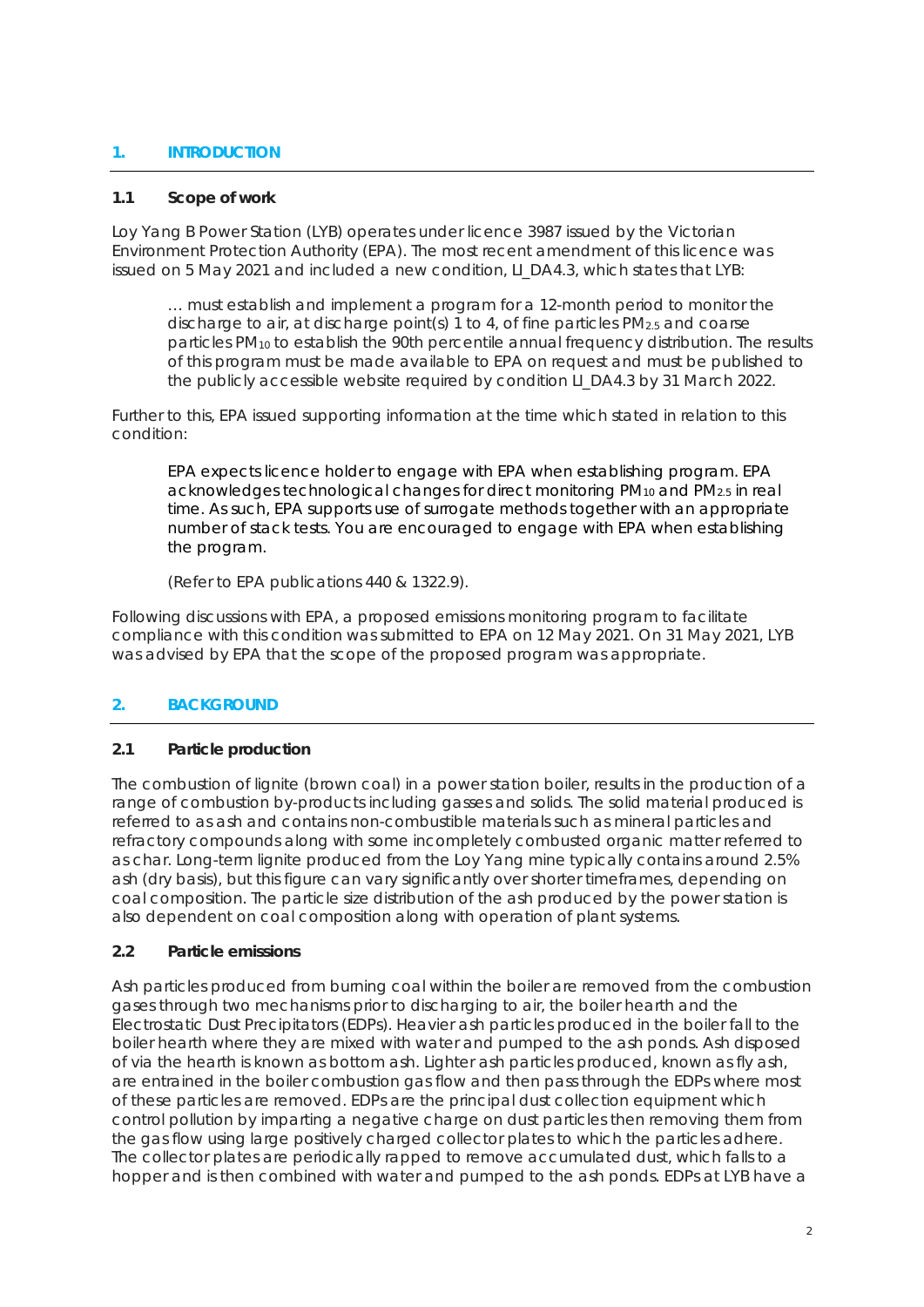design collection efficiency of 99.5%. There are six EDPs on each Unit at LYB (three suppling each flue). After passing through the EDPs, the combustion gasses are then discharged to air via the chimney, with any entrained particles. These are referred to as particle emissions and are composed of Total Particulate Matter (all particles) containing size fractions of smaller particulate matter PM<sub>10</sub> and PM<sub>2.5</sub>.

### <span id="page-3-0"></span>**2.3 Particle size**

The size of the particles from an emission source is significant, as finer particles have a greater potential to adversely affect human health.

Particle emissions can be characterised in several ways depending on the proportion of particles of various sizes within the emissions. The licence issued to LYB from EPA Victoria refers to particles using three conventions:

- Particles To avoid ambiguity, this document will refer to this as Total Particulate Matter (TPM).
- PM10 Particles less than or equal to 10µm in diameter.
- PM2.5 Particles less than or equal to 2.5µm in diameter.

Note that  $PM_{2.5}$  is a subset of  $PM_{10}$ , and both  $PM_{2.5}$  and  $PM_{10}$  are subsets of TPM.

### <span id="page-3-1"></span>**2.4 Monitoring particle emissions**

There are two key methods available for monitoring particle emissions in power station discharges to air. These include methods based on discrete sampling events, and Continuous Emissions Monitoring Systems (CEMS).

Discrete sampling events typically involve drawing a sample from inside the chimney flue through a manual sampling system containing a particle collection device and a gas volume measurement device. The particles collected are later weighed in a laboratory, and by using this weight in conjunction with the gas volume sampled a particle weight/volume concentration is calculated. Typically, results are expressed as milligrams per cubic meter or mg/m3. These methods can only provide a single result for the time when the sampling was performed. Using appropriate size-selective sampling heads, the determination of TPM, PM10 and PM2.5 can be achieved from a single sampling event.

CEMS are based on devices which continuously monitor a parameter which can be used to determine particle concentration. At LYB, the CEMS is based on a light absorption measurement known as 'optical density' which has been correlated with TPM concentration results obtained by discrete extractive sampling methods. Using this method allows continuous real-time monitoring of TPM emissions. There are currently no commercially available systems which can continuously monitor PM10 and PM2.5 in coal-fired power stations emissions.

EPA Victoria *Publication 440.1 A GUIDE TO THE SAMPLING AND ANALYSIS OF AIR EMISSIONS AND AIR QUALITY* specifies the use of *Australian Standard 4323.2 Determination of Total Particulate Matter – Isokinetic manual sampling – Gravimetric method* for determination of TPM in emission sources*.* EPA Publication 440.1 does not specify a method to determine PM10 or PM<sub>2.5</sub> from emissions sources. US EPA Test Method 201A was used for PM<sub>10</sub> and PM<sub>2.5</sub> analysis.

### <span id="page-3-2"></span>**2.5 Historical testing**

Since commissioning of the power station (Unit 1 in1993, Unit 2 in1996), TPM emissions have been required to be continuously monitored as part of LYB's EPA licence and have been subject to a maximum discharge limit. Prior to the most recently issued EPA licence in 2021,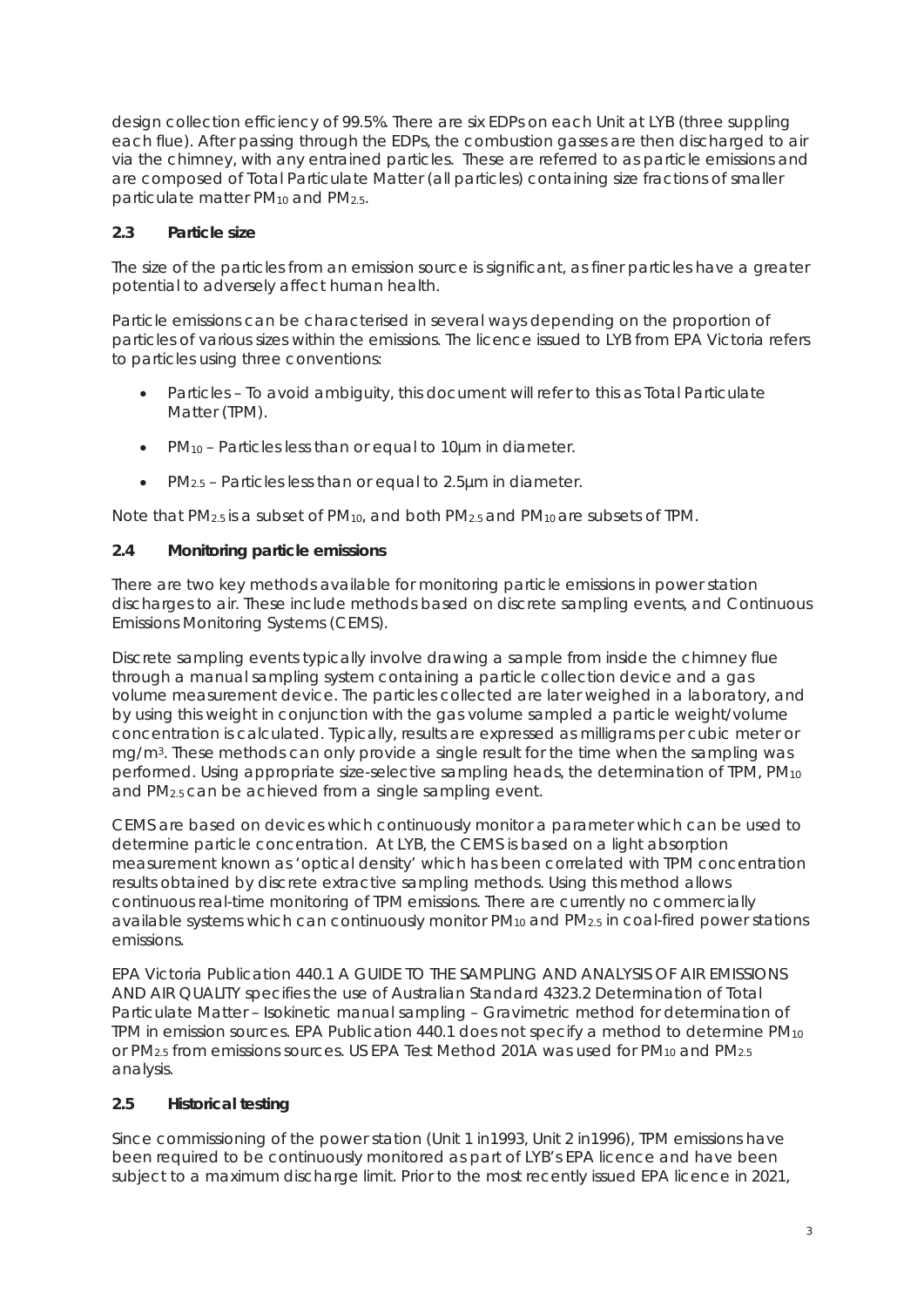there had not been a requirement to monitor  $PM_{10}$  and  $PM_{2.5}$ . However, LYB has conducted testing annually for PM<sub>10</sub> and PM<sub>2.5</sub> to ensure accurate reporting for the National Pollutant Inventory (NPI).

Although TPM tests were often conducted as part of the same annual test program which performed the  $PM_{10}$  and  $PM_{2.5}$  test, they were performed as a separate test (not sampled concurrently) to the PM10 and PM2.5 tests. As a result, while these historic results are valid for use in NPI reporting they are of limited use for assessing the relationships between the concentrations of both PM10 and PM2.5 and TPM.

### <span id="page-4-0"></span>**3. CONDITION LI\_DA4.3 EMISSIONS MONITORING PROGRAM**

This emissions monitoring program was developed to determine the relationship between the concentrations of both PM10 and PM2.5 and the concentration of TPM in LYB stack emission (Discharge points 1 and 2). From these relationships, factors would be determined that could then be applied to TPM emissions data from the CEMS, thereby enabling surrogate continuous monitoring of PM10 and PM2.5. The PM10 and PM2.5 data could then be used to calculate annual 90th percentile values for these parameters. Discharge points 3 and 4 (coal handling plant wet scrubbers) have been found to make no significant contribution to station particle emissions and were not included in this program.

The program performed multiple tests for TPM, PM<sub>10</sub> and PM<sub>2.5</sub> on each of the four boiler flues (two flues per Unit). In total, 60 sets of tests were performed on 15 days over a five-month period. Testing was performed under a range of typical plant operating conditions including different generation levels, two or three EDPs in service per flue (due to routine maintenance activities), and variations in coal quality. During the testing campaign, routine 12-hourly coal samples were collected allowing the effects of coal quality to be assessed.

A stack emissions testing specialist, Ektimo Pty Ltd, was engaged to perform the testing. The sampling performed for this program was carried out according to US EPA Method 201A. This method was chosen as it allows determination of TPM,  $PM_{10}$  and  $PM_{2.5}$  concurrently from a single test using one sampling apparatus. Analysis was performed according to AS2343.2 for TPM, and US EPA Method 201A for  $PM_{10}$  and  $PM_{2.5}$ . Ektimo hold accreditation for these tests with The National Association of Testing Authorities (NATA).

A power industry specialist consultant, HRL Technology Group, was engaged to prepare a detailed report on the program results including analysis and interpretation of results.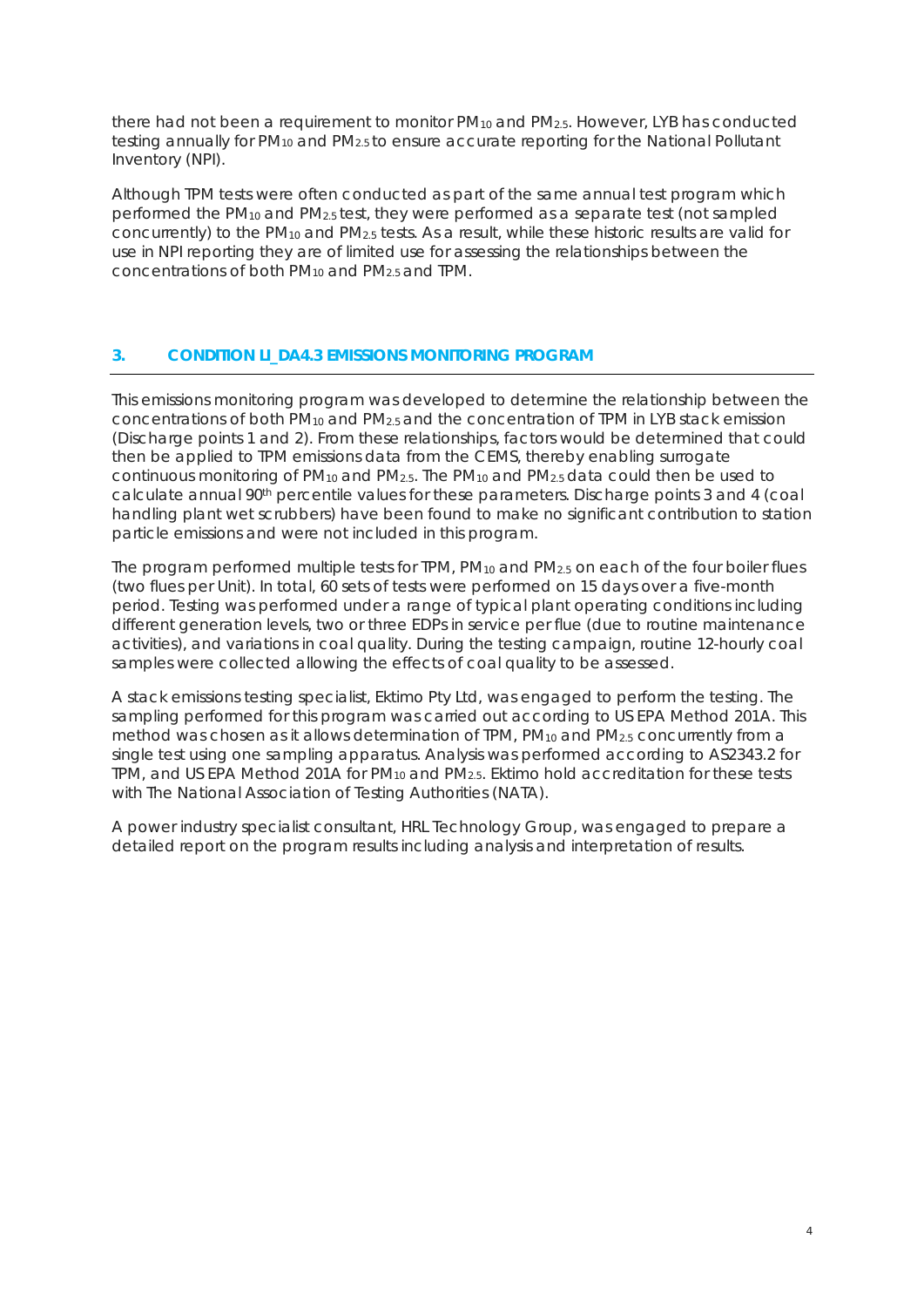### <span id="page-5-0"></span>**4. MONITORING PROGRAM RESULTS**

The results from the monitoring program for are shown in Table 1.

| Date Sampled | Unit 1 Flue 1 |                                                                                |     | Unit 1 Flue 2 |                |                                                                                                                                                                                                               | Unit 2 Flue 1 |     |     | Unit 2 Flue 2 |    |     |
|--------------|---------------|--------------------------------------------------------------------------------|-----|---------------|----------------|---------------------------------------------------------------------------------------------------------------------------------------------------------------------------------------------------------------|---------------|-----|-----|---------------|----|-----|
|              |               | TPM mg/m <sup>3</sup> $PM_{10}$ mg/m <sup>3</sup> $PM_{2.5}$ mg/m <sup>3</sup> |     |               |                | TPM mg/m <sup>3</sup> $\left PM_{10} mg/m^3 \right  PM_{2.5} mg/m^3$ TPM mg/m <sup>3</sup> $\left PM_{10} mg/m^3 \right  PM_{2.5} mg/m^3$ TPM mg/m <sup>3</sup> $\left PM_{10} mg/m^3 \right  PM_{10} mg/m^3$ |               |     |     |               |    |     |
| 3/08/2021    | 29            | 23                                                                             | 11  | 22            | 16             | 7.5                                                                                                                                                                                                           |               |     |     |               |    |     |
| 3/08/2021    | 30            | 21                                                                             | 8.7 | 23            | 17             | 8.5                                                                                                                                                                                                           |               |     |     |               |    |     |
| 4/08/2021    | 35            | 27                                                                             | 13  | 24            | 20             | 14                                                                                                                                                                                                            |               |     |     |               |    |     |
| 4/08/2021    | 25            | 20                                                                             | 12  | 23            | 19             | 13                                                                                                                                                                                                            |               |     |     |               |    |     |
| 4/08/2021    | 26            | 19                                                                             | 10  | 22            | 18             | 12                                                                                                                                                                                                            |               |     |     |               |    |     |
| 5/08/2021    |               |                                                                                |     |               |                |                                                                                                                                                                                                               | 20            | 16  | 11  | 29            | 22 | 16  |
| 5/08/2021    |               |                                                                                |     |               |                |                                                                                                                                                                                                               | 33            | 22  | 13  | 33            | 24 | 17  |
| 5/08/2021    |               |                                                                                |     |               |                |                                                                                                                                                                                                               | 22            | 13  | 6.8 | 24            | 18 | 12  |
| 6/08/2021    |               |                                                                                |     |               |                |                                                                                                                                                                                                               | 13            | 10  | 5.1 | 22            | 17 | 10  |
| 6/08/2021    |               |                                                                                |     |               |                |                                                                                                                                                                                                               | 16            | 12  | 5   | 26            | 18 | 8   |
| 20/09/2021   | 26            | 21                                                                             | 8.9 | 15            | 11             | 3.7                                                                                                                                                                                                           |               |     |     |               |    |     |
| 21/09/2021   | 19            | 15                                                                             | 6.8 | 17            | 12             | 4.8                                                                                                                                                                                                           |               |     |     |               |    |     |
| 21/09/2021   | 24            | 18                                                                             | 7.2 | 15            | 11             | 4.1                                                                                                                                                                                                           |               |     |     |               |    |     |
| 21/09/2021   | 35            | 28                                                                             | 10  | 10            | 7.6            | 3                                                                                                                                                                                                             |               |     |     |               |    |     |
| 22/09/2021   | 20            | 15                                                                             | 6.1 | 16            | 12             | 5.1                                                                                                                                                                                                           |               |     |     |               |    |     |
| 22/09/2021   | 35            | 28                                                                             | 10  | 12            | 8.9            | 4.6                                                                                                                                                                                                           |               |     |     |               |    |     |
| 22/09/2021   |               |                                                                                |     |               |                |                                                                                                                                                                                                               | 16            | 11  | 4.4 | 27            | 24 | 10  |
| 23/09/2021   |               |                                                                                |     |               |                |                                                                                                                                                                                                               | 12            | 9.4 | 3.2 | 21            | 17 | 8.2 |
| 23/09/2021   |               |                                                                                |     |               |                |                                                                                                                                                                                                               | 15            | 12  | 5.5 | 40            | 27 | 12  |
| 23/09/2021   |               |                                                                                |     |               |                |                                                                                                                                                                                                               | 16            | 12  | 4.8 | 30            | 22 | 11  |
| 24/09/2021   |               |                                                                                |     |               |                |                                                                                                                                                                                                               | 23            | 17  | 7.2 | 34            | 24 | 10  |
| 26/10/2021   | 37            | 26                                                                             | 19  | 17            | 13             | 9.4                                                                                                                                                                                                           |               |     |     |               |    |     |
| 27/10/2021   | 30            | 23                                                                             | 16  | 20            | 14             | 8.7                                                                                                                                                                                                           |               |     |     |               |    |     |
| 27/10/2021   |               |                                                                                |     |               |                |                                                                                                                                                                                                               | 26            | 17  | 7.7 | 17            | 12 | 8.9 |
| 28/10/2021   |               |                                                                                |     |               |                |                                                                                                                                                                                                               | 28            | 20  | 12  | 24            | 18 | 13  |
| 13/12/2021   | 26            | 18                                                                             | 8   | 9             | $6 \mid$       | $\overline{4}$                                                                                                                                                                                                |               |     |     |               |    |     |
| 13/12/2021   | 33            | 23                                                                             | 11  | 10            | $\overline{7}$ | 3                                                                                                                                                                                                             |               |     |     |               |    |     |
| 14/12/2021   |               |                                                                                |     |               |                |                                                                                                                                                                                                               | 27            | 15  | 6   | 18            | 12 | 8   |
| 14/12/2021   |               |                                                                                |     |               |                |                                                                                                                                                                                                               | 27            | 15  | 6   | 21            | 13 | 6   |
| 16/12/2021   |               |                                                                                |     |               |                |                                                                                                                                                                                                               | 23            | 13  | 5   | 19            | 12 | 6   |

#### **Table 1. Results of TPM, PM10 and PM2.5 monitoring**

#### <span id="page-5-1"></span>**5. ANALYSIS OF RESULTS**

#### <span id="page-5-2"></span>**5.1 Relationship between PM10 and TPM**

Results for PM10 were plotted against the corresponding TPM results obtained from testing. Figure 1 illustrates the correlation for all 60 samples across both Units 1 and 2. Individual flue results from all four flues are also shown in this figure.



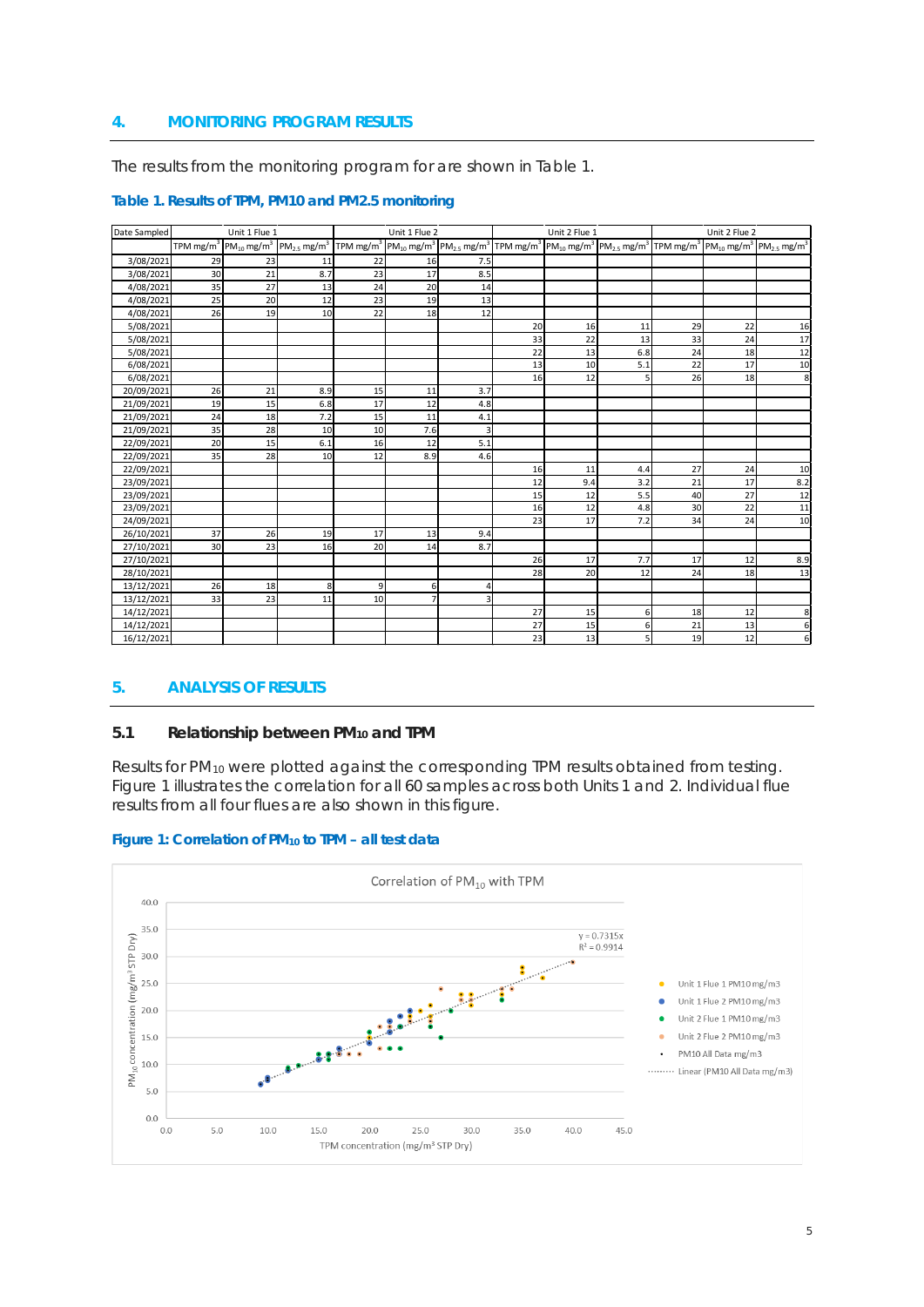Assessment of data performed by HRL indicated that there was no clear difference between test results for a specific Unit and/or flue, so all test results were combined for determining the correlation between PM<sub>10</sub> and TPM.

The least squares correlation coefficient for the linear trendline was 0.99, indicating a good correlation.

The linear trendline of these data indicate TPM emissions contain 73% PM<sub>10</sub> on average.

HRL also analysed the effects of several variables on this correlation including coal quality parameters, EDP flow pairs operating, and Unit generation. None of the variables investigated produced consistent effects on the relationship between PM10 and TPM

### <span id="page-6-0"></span>**5.2 Relationship between PM2.5 and TPM**

Results for PM2.5 were plotted against the corresponding TPM results obtained from testing. Figure 2 illustrates the correlation for all 60 samples across both Units 1 and 2. Individual flue results from all four flues are also shown in this figure.





The  $PM_{2.5}$  data were found to be more scattered compared with the  $PM_{10}$  data displayed in Table 1. HRL concluded that this could be expected due to the low concentrations of PM2.5 present and lower/more variable EDP collection efficiency for PM2.5.

Based on their assessment of the data performed, HRL have recommended that combining all data for determining the correlation between PM2.5 and TPM is appropriate.

The least squares correlation coefficient for the linear trendline was 0.93, still indicating a good correlation.

<span id="page-6-1"></span>The linear trendline of these data indicate TPM emissions contain 37% PM2.5 on average.

# **6. CONCLUSIONS**

As per new licence condition LI\_DA4.3 LYB established and implemented a program to allow the determination of 90<sup>th</sup> percentile values for  $PM_{10}$  and  $PM_{2.5}$ .